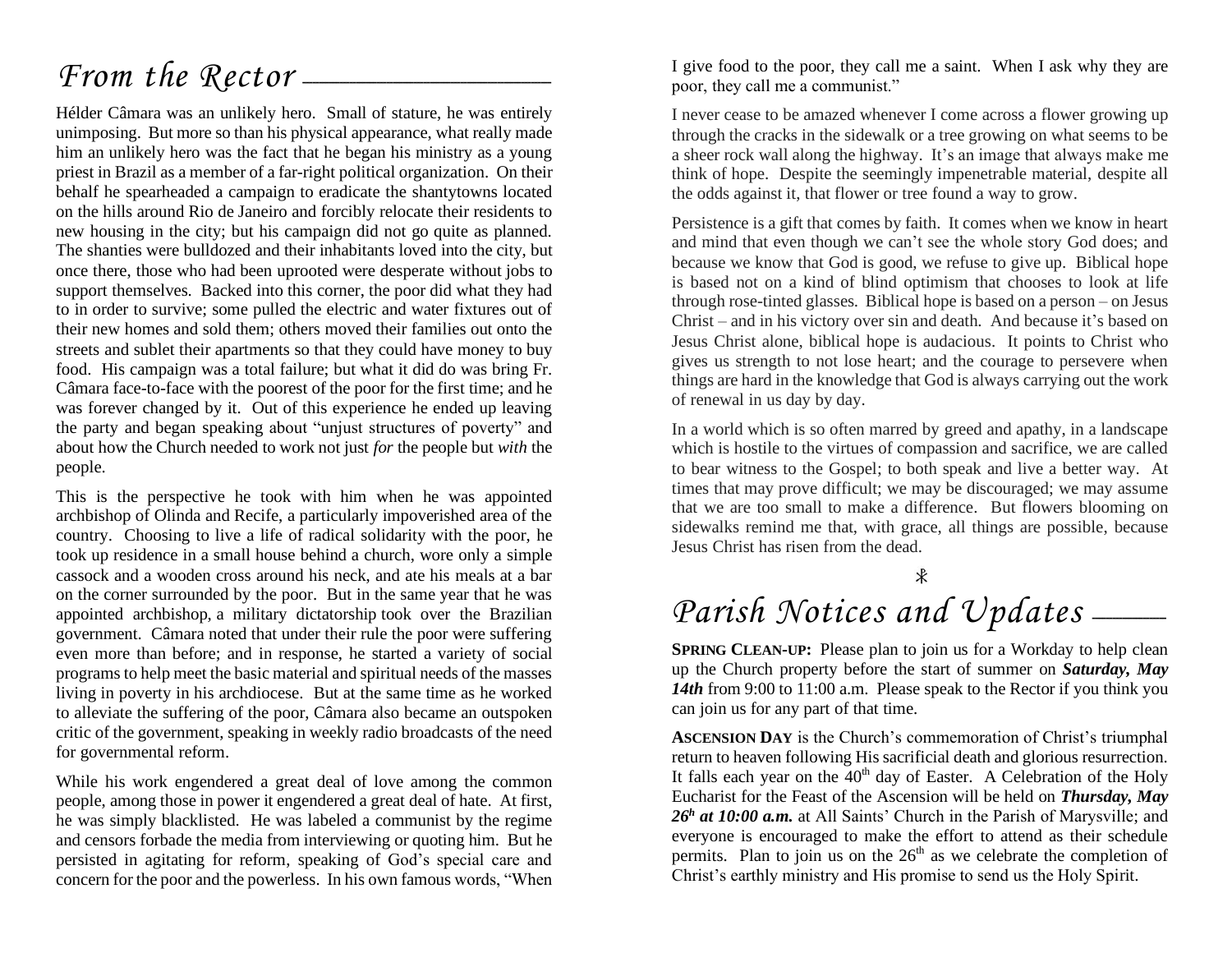**CAPTAIN NICHOLAS SAULNIER** will be ordained as deacon in the Church of God on the **Feast of St. Barnabas, June 11th**, at 2:00 p.m. at St. George's Anglican Church in Moncton. Captain Saulnier is expected to start his work in the Parishes of St. Mary, York, Marysville, and Stanley shortly after his ordination. Please keep him in your prayers as he prepares for this foundational day in his ministry as he responds to God's call to servanthood.

### $\ast$

We acknowledge that the land on which we gather is the traditional unceded territory of the Wəlastəkwiyik (Wolastoqiyik) Peoples. This territory is covered by the "Treaties of Peace and Friendship" which Wəlastəkwiyik (Wolastoqiyik), Mi'kmaq, and Passamaquoddy Peoples first signed with the British Crown in 1726. The treaties did not deal with surrender of lands and resources but in fact recognized Mi'kmaq and Wəlastəkwiyik (Wolastoqiyik) title and established the rules for what was to be an ongoing relationship between nations.

 $\ast$ 

### SCHEDULE OF SERVICES

**MAY 11: CYRIL & ST. METHODIUS,** Missionaries 885 6:30 p.m. – Evening Prayer 7:00 p.m. – Holy Eucharist

**MAY 12: FLORENCE NIGHTINGALE,** Nurse 1910 8:30 a.m. – Morning Prayer

**MAY 13: EASTER FERIA** 4:00 p.m. – Evening Prayer (Zoom)

**MAY 14: THE FOURTH SUNDAY AFTER EASTER** 4:30 p.m. – Evening Prayer 5:00 p.m. – Holy Eucharist

**MAY 15: THE FOURTH SUNDAY AFTER EASTER** 9:30 a.m. – Morning Prayer 10:00 a.m. – Holy Eucharist

# *The Anglican Church of Canada The Diocese of Fredericton* THE PARISH OF ST. MARY, YORK



The resurrection of Jesus is a sign of God's purpose and power to restore his creation to its full stature and integrity. Just as death could be seen as the culmination of all that is wrong with the world, so the resurrection can be seen as a pledge of God's ultimate victory over the disorder which plagues his creation on account of the fall. Death is the greatest enemy, and yet death has been defeated by God through Christ. And so we are given hope that the remainder of the powers and forces that confront us are similarly being defeated and their power broken.

#### Alister E. McGrath, *What Was God Doing on the Cross?*

### **PRIEST AND RECTOR**

The Venerable Kevin M. Stockall, B.A. (Hons), M.Div. Rectory: 770 McEvoy Street, Fredericton NB E3A 3B7 454.0245 (rectory) | 461.7685 (cell) | kevin.stockall@bellaliant.net www.stmarysfredericton.ca